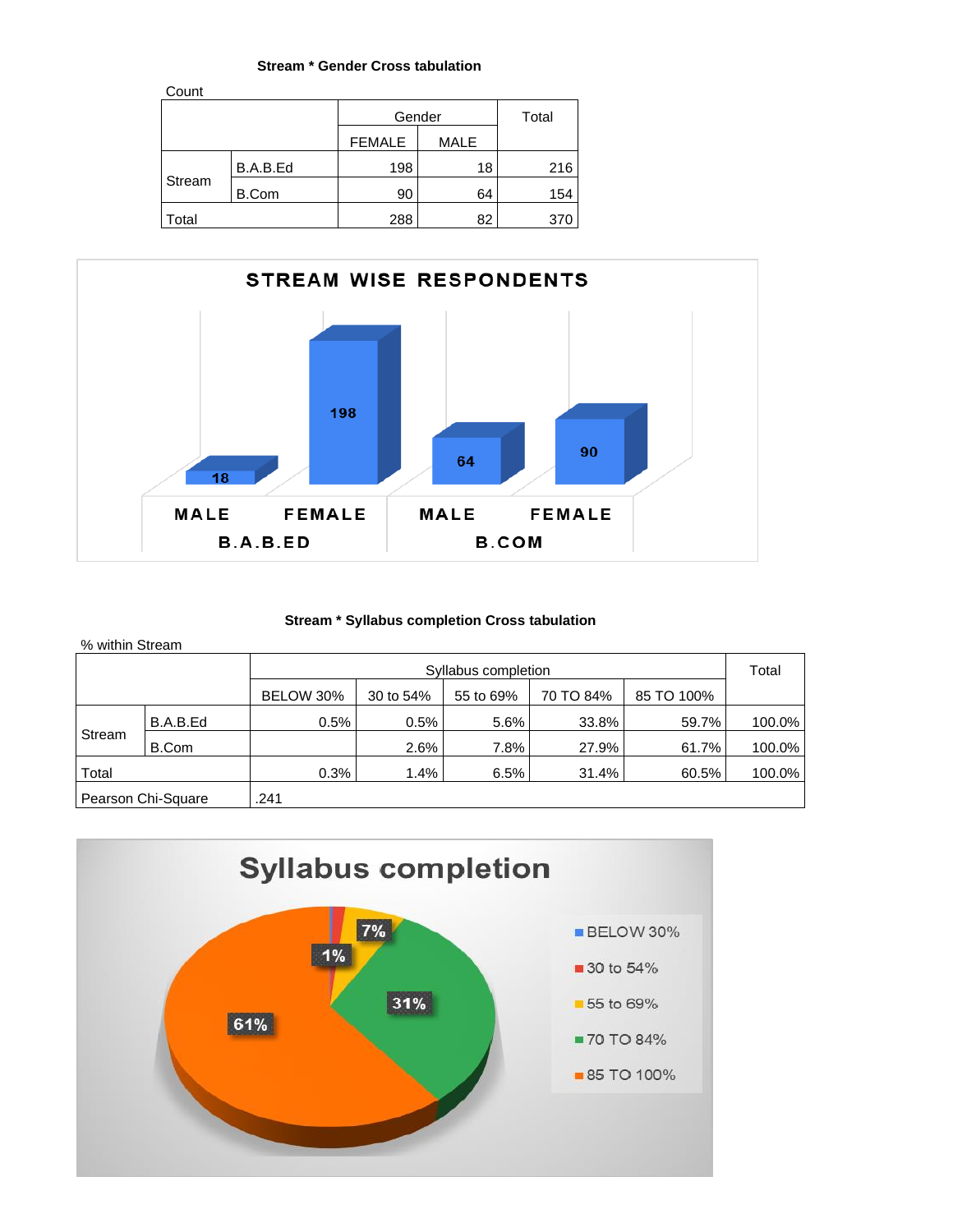## **Stream \* Teachers Preparations Cross tabulation**

| % within Stream |                    |                       |                      |               |                       |                   |  |  |
|-----------------|--------------------|-----------------------|----------------------|---------------|-----------------------|-------------------|--|--|
|                 |                    | Teachers preparations |                      |               |                       |                   |  |  |
|                 |                    | <b>WON'T TEACH</b>    | <b>INDIFFERENTLY</b> | <b>POORLY</b> | <b>SATISFACTORILY</b> | <b>THOROUGHLY</b> |  |  |
|                 |                    | AT ALL                |                      |               |                       |                   |  |  |
| Stream          | B.A.B.Ed           | 0.5%                  | 2.3%                 | 1.9%          | 33.3%                 | 62.0%             |  |  |
|                 | B.Com              |                       | 0.6%                 | 2.6%          | 50.0%                 | 46.8%             |  |  |
| Total           |                    | 0.3%                  | 1.6%                 | 2.2%          | 40.3%                 | 55.7%             |  |  |
|                 | Pearson Chi-Square | .014                  |                      |               |                       |                   |  |  |



## **Stream \* Teachers Communication Skills Cross tabulation**

|        |                    |                    | <b>Teachers Communication Skills</b> |                  | Total  |
|--------|--------------------|--------------------|--------------------------------------|------------------|--------|
|        |                    | <b>GENERALLY</b>   | <b>JUST</b>                          | <b>ALWAYS</b>    |        |
|        |                    | <b>INEFFECTIVE</b> | <b>SATISFACTORILY</b>                | <b>EFFECTIVE</b> |        |
|        | B.A.B.Ed           | 3.2%               | 26.4%                                | 70.4%            | 100.0% |
| Stream | B.Com              |                    | 26.6%                                | 73.4%            | 100.0% |
| Total  |                    | 1.9%               | 26.5%                                | 71.6%            | 100.0% |
|        | Pearson Chi-Square | .078               |                                      |                  |        |

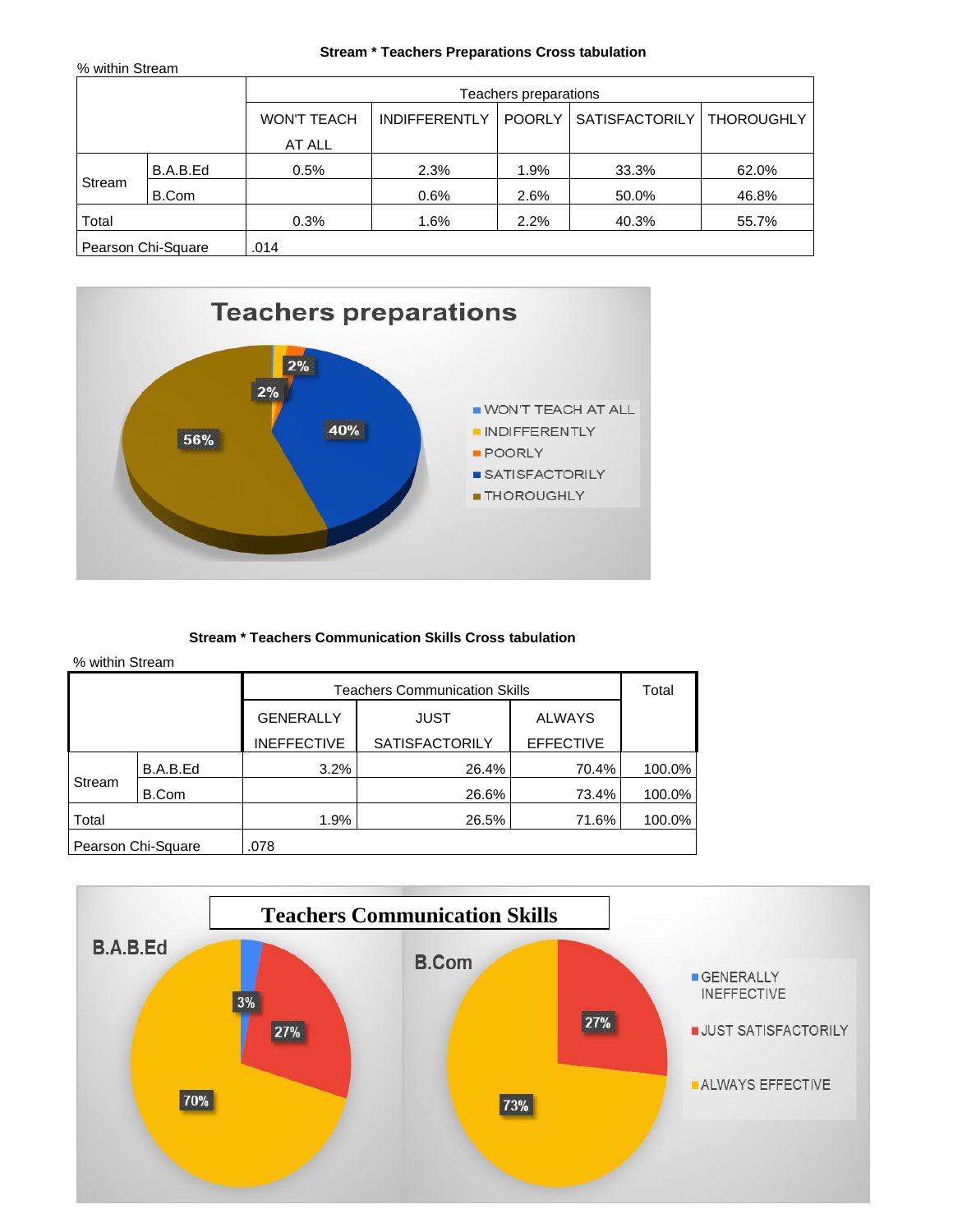#### **Stream \* Teacher's approach towards teaching Cross tabulation**

% within Stream

| Teacher's approach towards teaching |                    |             |       |                  |                  | Total  |
|-------------------------------------|--------------------|-------------|-------|------------------|------------------|--------|
|                                     |                    | <b>FAIR</b> | GOOD  | <b>VERY GOOD</b> | <b>EXCELLENT</b> |        |
|                                     | B.A.B.Ed           | 0.9%        | 14.8% | 63.4%            | 20.8%            | 100.0% |
| Stream                              | B.Com              | 2.6%        | 16.9% | 51.3%            | 29.2%            | 100.0% |
| Total                               |                    | 1.6%        | 15.7% | 58.4%            | 24.3%            | 100.0% |
|                                     | Pearson Chi-Square | .084        |       |                  |                  |        |



#### **Stream \* Fairness in the internal evaluation Cross tabulation**

| % within Stream |                    |                |                                     |                     |                    |        |
|-----------------|--------------------|----------------|-------------------------------------|---------------------|--------------------|--------|
|                 |                    |                | Fairness in the internal evaluation |                     |                    | Total  |
|                 |                    | <b>USUALLY</b> | <b>SOMETIMES</b>                    | <b>USUALLY FAIR</b> | <b>ALWAYS FAIR</b> |        |
|                 |                    | <b>UNFAIR</b>  | UNFAIR                              |                     |                    |        |
|                 | B.A.B.Ed           | 0.9%           | 12.5%                               | 44.0%               | 42.6%              | 100.0% |
| Stream          | B.Com              | 1.3%           | 13.6%                               | 37.0%               | 48.1%              | 100.0% |
| Total           |                    | 1.1%           | 13.0%                               | 41.1%               | 44.9%              | 100.0% |
|                 | Pearson Chi-Square | .601           |                                     |                     |                    |        |

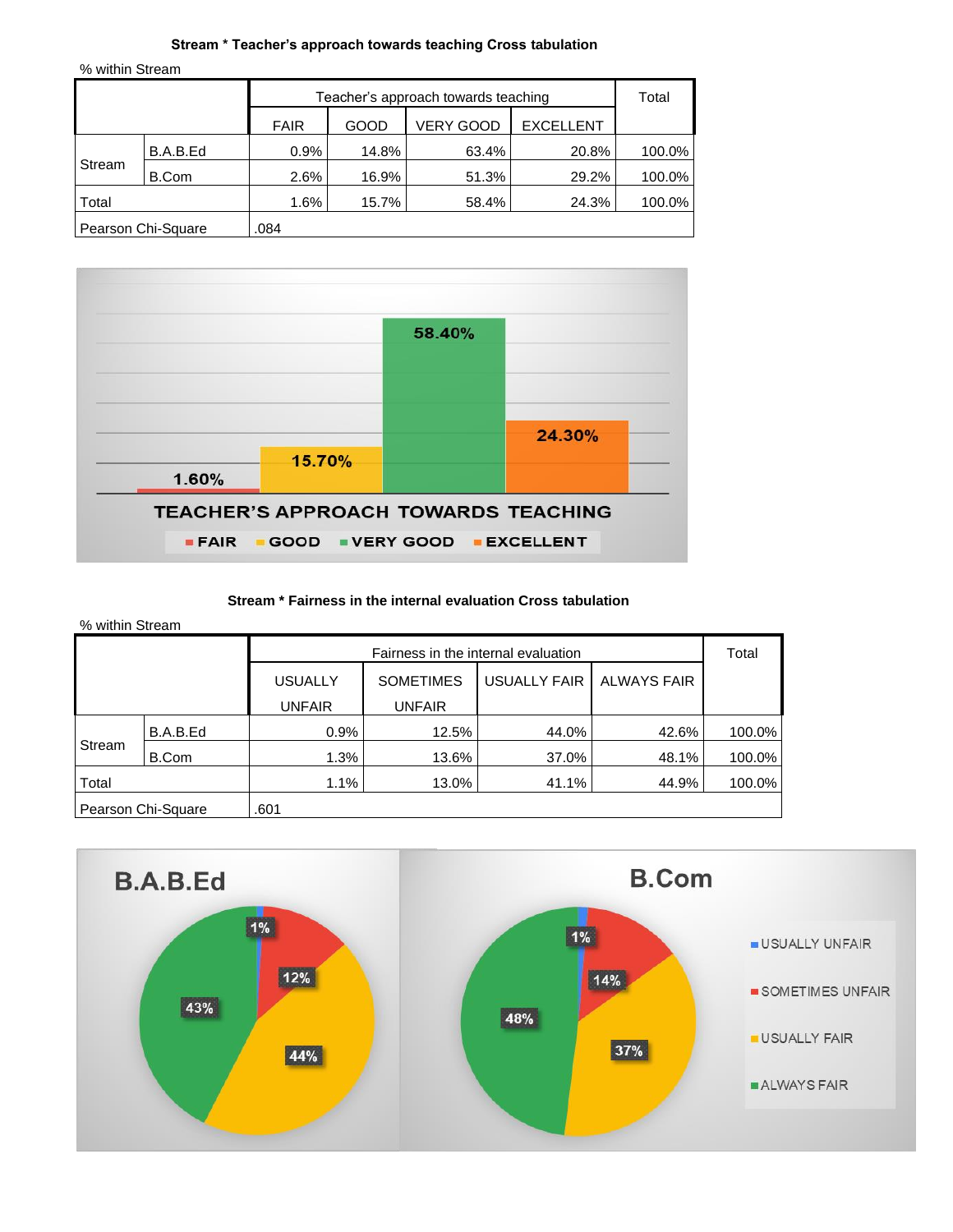#### **Stream \* Promotes internship, student exchange, field visit Cross tabulation**

| % within Stream |                    |              |                                                    |                  |              |                  |        |  |
|-----------------|--------------------|--------------|----------------------------------------------------|------------------|--------------|------------------|--------|--|
|                 |                    |              | Promotes internship, student exchange, field visit |                  |              |                  |        |  |
|                 |                    | <b>NEVER</b> | <b>RARELY</b>                                      | <b>SOMETIMES</b> | <b>OFTEN</b> | <b>REGULARLY</b> |        |  |
| Stream          | B.A.B.Ed           | 3.7%         | 7.9%                                               | 15.7%            | 25.9%        | 46.8%            | 100.0% |  |
|                 | B.Com              | 4.5%         | 14.9%                                              | 22.1%            | 26.0%        | 32.5%            | 100.0% |  |
| Total           |                    | 4.1%         | 10.8%                                              | 18.4%            | 25.9%        | 40.8%            | 100.0% |  |
|                 | Pearson Chi-Square | .029         |                                                    |                  |              |                  |        |  |



#### **Stream \* Teachers & Mentors help in cognitive, social and emotional growth Cross tabulation**

| % within Stream                                                   |                    |            |                   |                   |                  |                      |        |
|-------------------------------------------------------------------|--------------------|------------|-------------------|-------------------|------------------|----------------------|--------|
| Teachers & Mentors help in cognitive, social and emotional growth |                    |            |                   |                   |                  |                      | Total  |
|                                                                   |                    | NOT AT ALL | <b>MARGINALLY</b> | <b>MODERATELY</b> | <b>VERY WELL</b> | <b>SIGNIFICANTLY</b> |        |
| Stream                                                            | B.A.B.Ed           | 1.4%       | 0.9%              | 23.1%             | 48.6%            | 25.9%                | 100.0% |
|                                                                   | B.Com              |            | 1.9%              | 15.6%             | 61.7%            | 20.8%                | 100.0% |
| Total                                                             |                    | 0.8%       | 1.4%              | 20.0%             | 54.1%            | 23.8%                | 100.0% |
|                                                                   | Pearson Chi-Square | .055       |                   |                   |                  |                      |        |

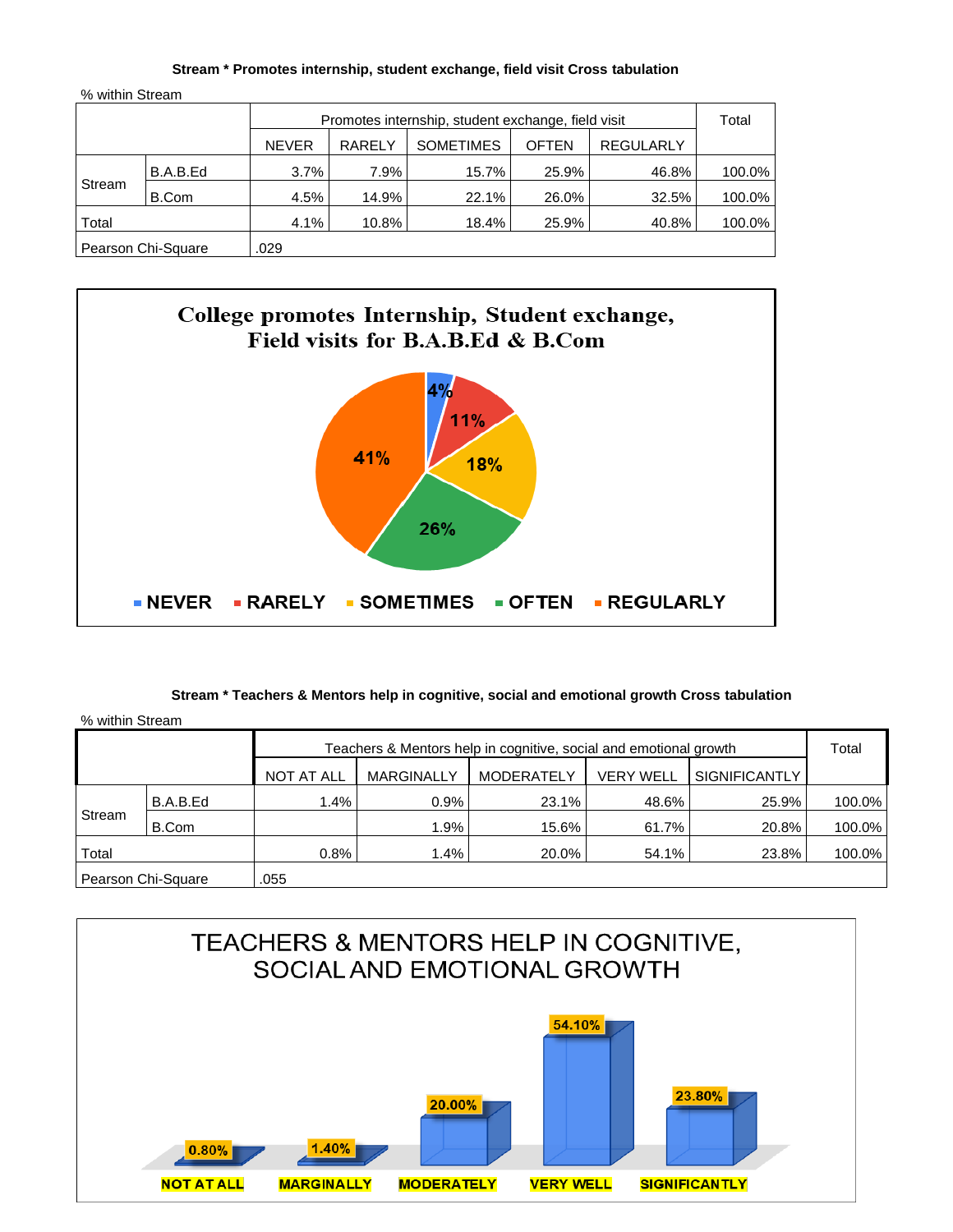## **Stream \* College provides multiple opportunities to learn and grow Cross tabulation**

% within Stream

|        | College provides multiple opportunities to learn and grow |                 |                 |         |       | Total           |        |
|--------|-----------------------------------------------------------|-----------------|-----------------|---------|-------|-----------------|--------|
|        |                                                           | <b>STRONGLY</b> | <b>DISAGREE</b> | NEUTRAL | AGREE | <b>STRONGLY</b> |        |
|        |                                                           | <b>DISAGREE</b> |                 |         |       | AGREE           |        |
| Stream | B.A.B.Ed                                                  |                 | 2.3%            | 18.1%   | 48.6% | 31.0%           | 100.0% |
|        | B.Com                                                     | 0.6%            | 3.2%            | 14.3%   | 49.4% | 32.5%           | 100.0% |
| Total  |                                                           | 0.3%            | 2.7%            | 16.5%   | 48.9% | 31.6%           | 100.0% |
|        | Pearson Chi-Square                                        | .638            |                 |         |       |                 |        |



## **Stream \* Teacher's inform expected competencies, Course & Program outcomes Crosstabulation**

|        | Teacher's inform expected competencies, Course & Program outcomes |              |               |                    |                |                   | Total  |
|--------|-------------------------------------------------------------------|--------------|---------------|--------------------|----------------|-------------------|--------|
|        |                                                                   | <b>NEVER</b> | <b>RARELY</b> | <b>OCCATIONALL</b> | <b>USUALLY</b> | <b>EVERY TIME</b> |        |
|        |                                                                   |              |               | Y/SOMETIMES        |                |                   |        |
|        | B.A.B.Ed                                                          | 0.5%         | 3.2%          | 11.1%              | 34.3%          | 50.9%             | 100.0% |
| Stream | B.Com                                                             |              | 3.9%          | 18.2%              | 46.1%          | 31.8%             | 100.0% |
| Total  |                                                                   | 0.3%         | 3.5%          | 14.1%              | $39.2\%$       | 43.0%             | 100.0% |
|        | Pearson Chi-Square                                                | .005         |               |                    |                |                   |        |

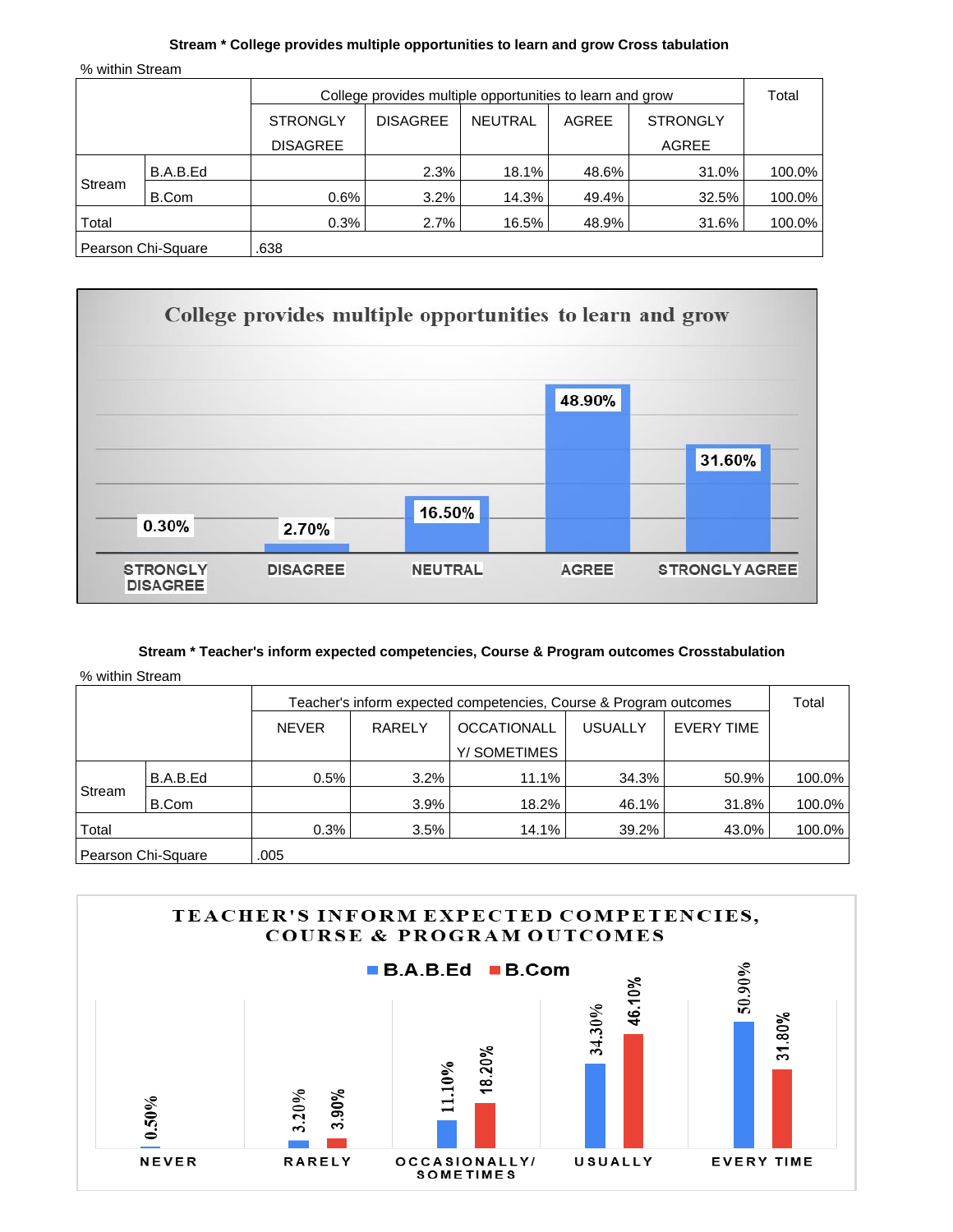#### **Stream \* Mentor does follow-ups with you Cross tabulation**

% within Stream

|        |                    |               | Mentor does follow-ups with you |                |                  |        |  |
|--------|--------------------|---------------|---------------------------------|----------------|------------------|--------|--|
|        |                    | I DONT HAVE A | <b>OCCATIONALLY</b>             | <b>USUALLY</b> | <b>EVERYTIME</b> |        |  |
|        |                    | <b>MENTOR</b> | <b>SOMETIMES</b>                |                |                  |        |  |
|        | B.A.B.Ed           | 2.3%          | 11.1%                           | 46.8%          | 39.8%            | 100.0% |  |
| Stream | B.Com              | 3.2%          | 11.0%                           | 42.2%          | 43.5%            | 100.0% |  |
| Total  |                    | 2.7%          | 11.1%                           | 44.9%          | 41.4%            | 100.0% |  |
|        | Pearson Chi-Square | .801          |                                 |                |                  |        |  |



## **Stream \* Teacher's illustrate the concepts with examples and applications Cross tabulation**

|        |                    |               | Teacher's illustrate the concepts with examples and applications |                |                  |        |  |  |
|--------|--------------------|---------------|------------------------------------------------------------------|----------------|------------------|--------|--|--|
|        |                    | <b>RARELY</b> | <b>OCCASIONALL</b>                                               | <b>USUALLY</b> | <b>EVERYTIME</b> |        |  |  |
|        |                    |               | Y/SOMETIMES                                                      |                |                  |        |  |  |
|        | B.A.B.Ed           | 2.3%          | 5.6%                                                             | 32.4%          | 59.7%            | 100.0% |  |  |
| Stream | B.Com              | 2.6%          | 9.1%                                                             | 30.5%          | 57.8%            | 100.0% |  |  |
| Total  |                    | 2.4%          | $7.0\%$                                                          | 31.6%          | 58.9%            | 100.0% |  |  |
|        | Pearson Chi-Square | .618          |                                                                  |                |                  |        |  |  |

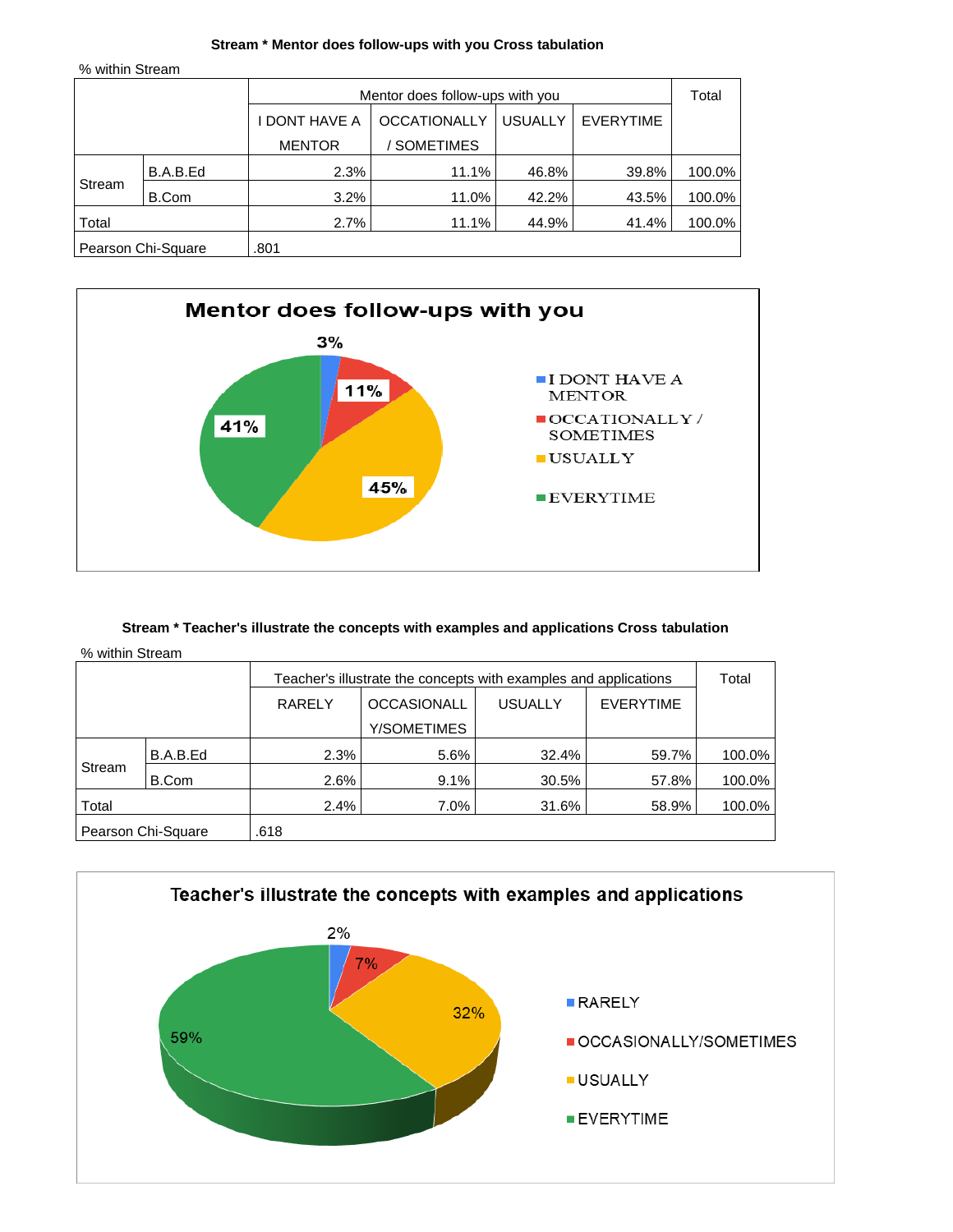# **Stream \* Teacher's identify your strengths and encourage you by providing right level of challenges Cross tabulation** % within Stream

| Teacher's identify your strengths and encourage you by providing right level of<br>challenges |                                                                                |      |      |       |          |       | Total  |  |
|-----------------------------------------------------------------------------------------------|--------------------------------------------------------------------------------|------|------|-------|----------|-------|--------|--|
|                                                                                               | <b>SLIGHTLY</b><br>PARTIALLY<br><b>REASONABLY</b><br>UNABLE TO<br><b>FULLY</b> |      |      |       |          |       |        |  |
| Stream                                                                                        | B.A.B.Ed                                                                       | 0.5% | 5.1% | 13.4% | 38.0%    | 43.1% | 100.0% |  |
|                                                                                               | B.Com                                                                          | 1.9% | 5.2% | 16.9% | 40.9%    | 35.1% | 100.0% |  |
| Total                                                                                         |                                                                                | 1.1% | 5.1% | 14.9% | $39.2\%$ | 39.7% | 100.0% |  |
| Pearson Chi-Square                                                                            |                                                                                | .379 |      |       |          |       |        |  |



# **Stream \* Teachers identify your weaknesses and help you to overcome them Cross tabulation**

|                    |          | Teachers identify your weaknesses and help you to overcome them |               |                  |                |                  | Total  |
|--------------------|----------|-----------------------------------------------------------------|---------------|------------------|----------------|------------------|--------|
|                    |          | <b>NEVER</b>                                                    | <b>RARELY</b> | OCCASIONALLY/    | <b>USUALLY</b> | <b>EVERYTIME</b> |        |
|                    |          |                                                                 |               | <b>SOMETIMES</b> |                |                  |        |
| Stream             | B.A.B.Ed | 1.9%                                                            | 6.5%          | 13.4%            | 36.1%          | 42.1%            | 100.0% |
|                    | B.Com    | 2.6%                                                            | 8.4%          | 16.2%            | 36.4%          | 36.4%            | 100.0% |
| Total              |          | 2.2%                                                            | 7.3%          | 14.6%            | 36.2%          | 39.7%            | 100.0% |
| Pearson Chi-Square |          | .746                                                            |               |                  |                |                  |        |

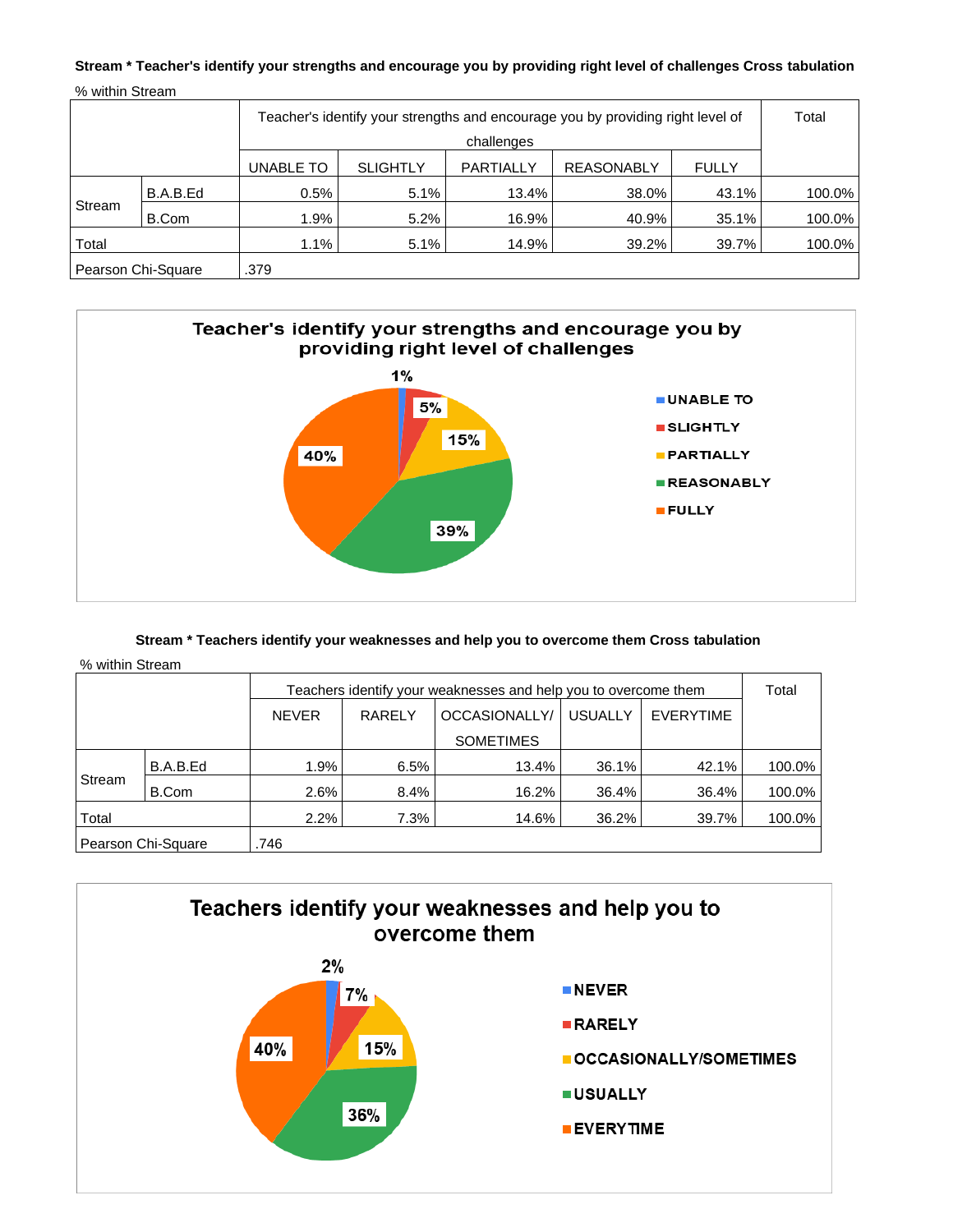# **Stream \* Students role in the monitoring, review and continuous quality improvement of the teaching learning process Cross tabulation**

|  |  | % within Stream |
|--|--|-----------------|
|--|--|-----------------|

| Students role in the monitoring, review and continuous quality improvement of the |          |                 |                 |                           |       | Total           |        |
|-----------------------------------------------------------------------------------|----------|-----------------|-----------------|---------------------------|-------|-----------------|--------|
|                                                                                   |          |                 |                 | teaching learning process |       |                 |        |
|                                                                                   |          | <b>STRONGLY</b> | <b>DISAGREE</b> | <b>NEUTRAL</b>            | AGREE | <b>STRONGLY</b> |        |
|                                                                                   |          | <b>DISAGREE</b> |                 |                           |       | AGREE           |        |
| Stream                                                                            | B.A.B.Ed | 0.5%            | 1.4%            | 13.4%                     | 53.2% | 31.5%           | 100.0% |
|                                                                                   | B.Com    | 0.6%            | 3.2%            | 17.5%                     | 42.9% | 35.7%           | 100.0% |
| Total                                                                             |          | 0.5%            | $2.2\%$         | $15.1\%$                  | 48.9% | 33.2%           | 100.0% |
| Pearson Chi-Square                                                                |          | .291            |                 |                           |       |                 |        |



## **Stream \* Teachers use student-centric methods Cross tabulation**

| % within Stream    |          |                   |                                      |                     |                 |               |        |  |  |
|--------------------|----------|-------------------|--------------------------------------|---------------------|-----------------|---------------|--------|--|--|
|                    |          |                   | Teachers use student-centric methods |                     |                 |               |        |  |  |
|                    |          | <b>NOT AT ALL</b> | <b>VERY LITTLE</b>                   | <b>WHAT</b><br>SOME | <b>MODERATE</b> | TO A GREAT    |        |  |  |
|                    |          |                   |                                      |                     |                 | <b>EXTENT</b> |        |  |  |
| Stream             | B.A.B.Ed | 0.9%              | 4.6%                                 | 7.9%                | 55.6%           | 31.0%         | 100.0% |  |  |
|                    | B.Com    | $0.6\%$           | 5.2%                                 | 16.2%               | 43.5%           | 34.4%         | 100.0% |  |  |
| Total              |          | 0.8%              | 4.9%                                 | 11.4%               | 50.5%           | 32.4%         | 100.0% |  |  |
| Pearson Chi-Square |          | .072              |                                      |                     |                 |               |        |  |  |



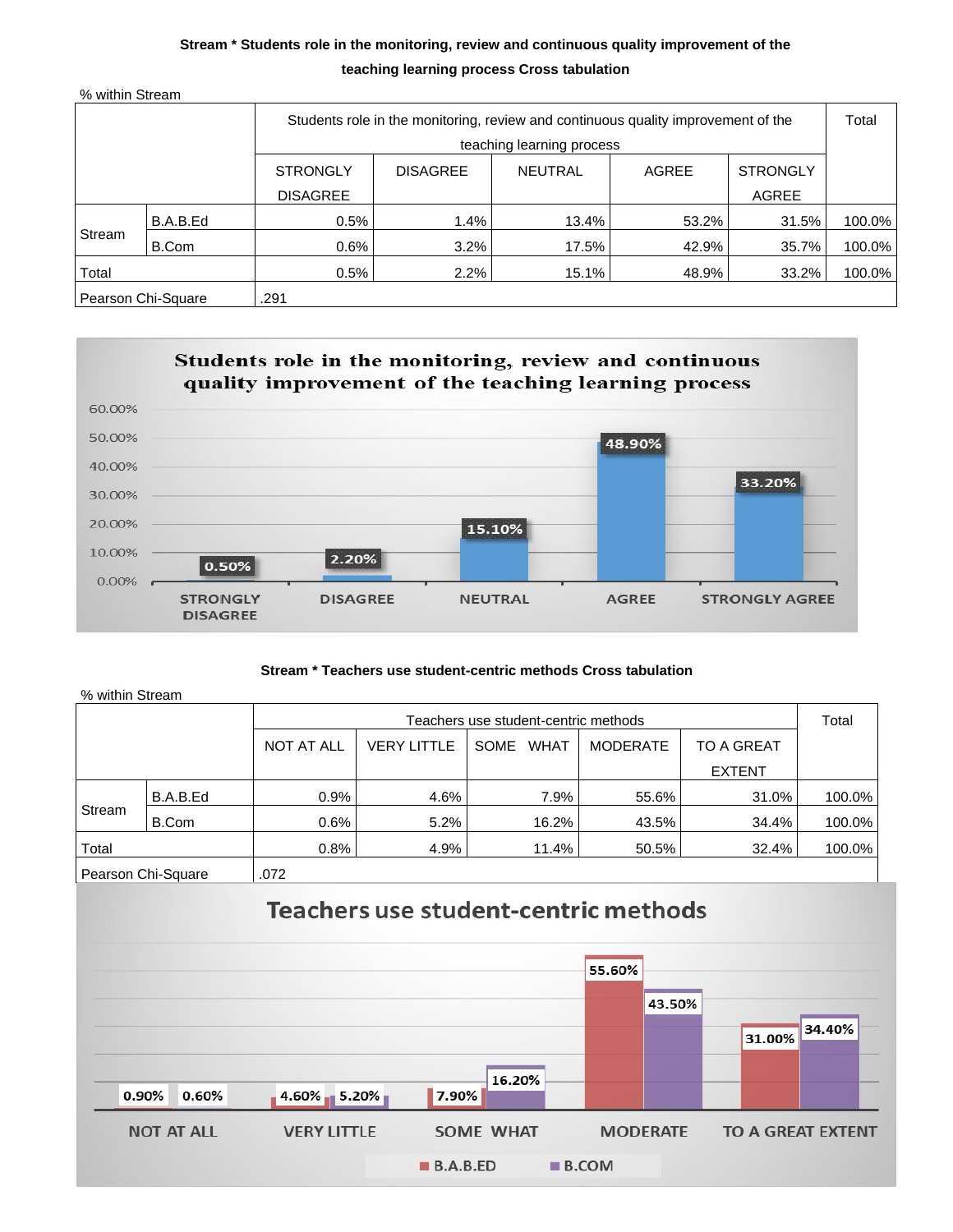#### **Stream \* Encouragement to participate in extra-curricular activities Cross tabulation**

% within Stream

|                    |          | Encouragement to participate in extra-curricular activities |                 |         |       |                 |        |
|--------------------|----------|-------------------------------------------------------------|-----------------|---------|-------|-----------------|--------|
|                    |          | <b>STRONGLY</b>                                             | <b>DISAGREE</b> | NEUTRAL | AGREE | <b>STRONGLY</b> |        |
|                    |          | <b>DISAGREE</b>                                             |                 |         |       | AGREE           |        |
| Stream             | B.A.B.Ed | 4.6%                                                        | 6.9%            | 16.7%   | 45.4% | 26.4%           | 100.0% |
|                    | B.Com    | 3.2%                                                        | 0.6%            | 18.2%   | 42.9% | 35.1%           | 100.0% |
| Total              |          | 4.1%                                                        | 4.3%            | 17.3%   | 44.3% | 30.0%           | 100.0% |
| Pearson Chi-Square |          | .025                                                        |                 |         |       |                 |        |



## **Stream \* College provides soft skills, life skills and employability skills Cross tabulation**

|                    |          | College provides soft skills, life skills and employability skills |                    |                  |                 |               |        |
|--------------------|----------|--------------------------------------------------------------------|--------------------|------------------|-----------------|---------------|--------|
|                    |          | <b>NOT AT ALL</b>                                                  | <b>VERY LITTLE</b> | <b>SOME WHAT</b> | <b>MODERATE</b> | TO A GREAT    |        |
|                    |          |                                                                    |                    |                  |                 | <b>EXTENT</b> |        |
| Stream             | B.A.B.Ed | 0.5%                                                               | 4.6%               | 9.7%             | 43.5%           | 41.7%         | 100.0% |
|                    | B.Com    | 1.9%                                                               | 5.8%               | 16.2%            | 37.0%           | 39.0%         | 100.0% |
| Total              |          | 1.1%                                                               | 5.1%               | 12.4%            | 40.8%           | 40.5%         | 100.0% |
| Pearson Chi-Square |          | .181                                                               |                    |                  |                 |               |        |



**Stream \* Teachers using ICT tools such as LCD projector, Multimedia Cross tabulation**